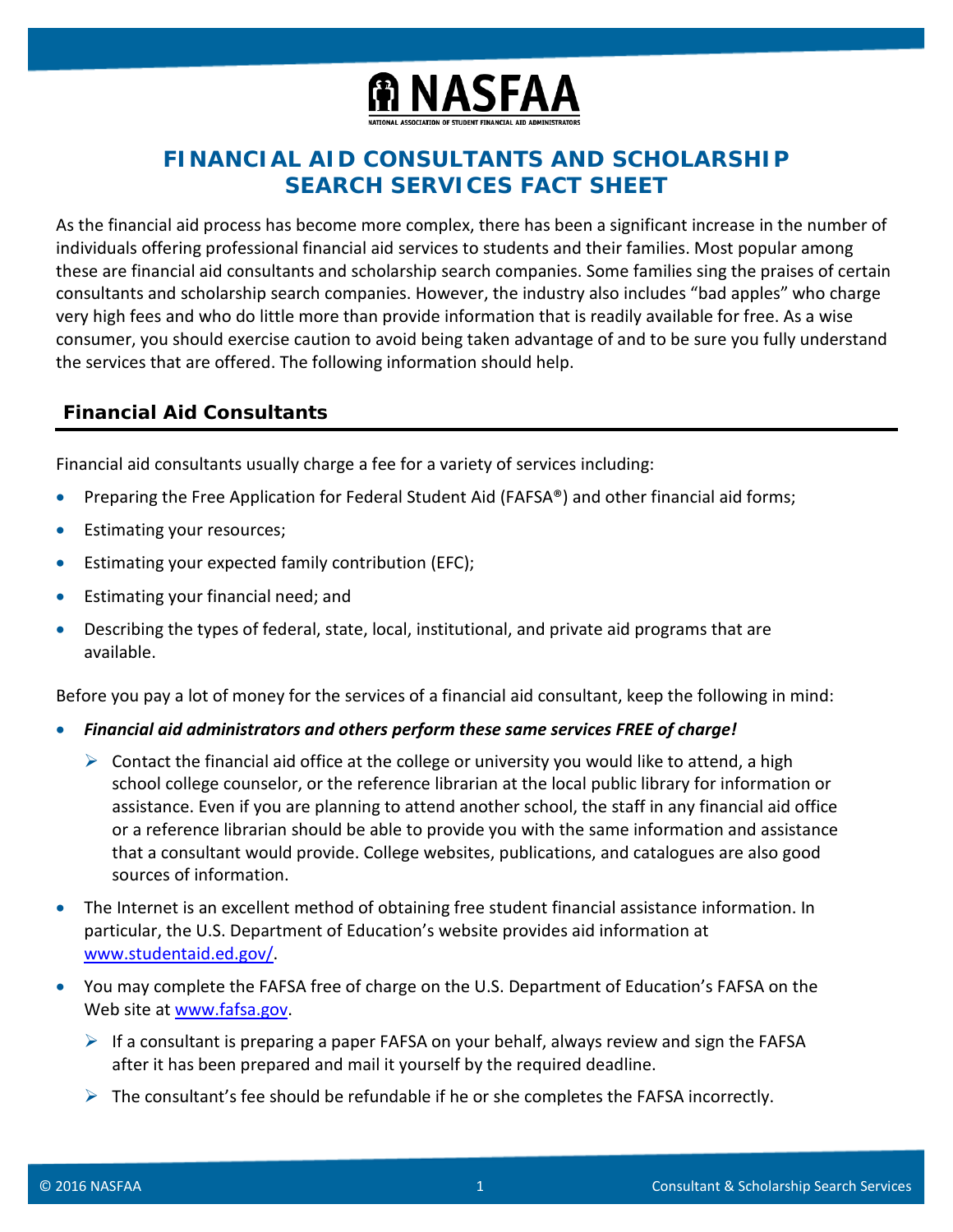- As with all important documents, always keep copies of the FAFSA and other applications, forms, and correspondence for your files, even if someone has assisted in their preparation.
- Never agree to a fee based on the percentage of aid you receive.
- A financial aid consultant cannot guarantee you financial aid.
- Before hiring a consultant, request a list of references.
- Never sign a blank form.
- A consultant may charge you for a list of scholarships and grants copied directly from a school's website or publications—information you could easily obtain for free.
	- $\triangleright$  Certain scholarships and grants awarded by schools and outside organizations are discretionary funds that may or may not be awarded again in subsequent years, even to prior recipients.
- Before engaging the services of a third party, be sure to review available information regarding the legitimacy of financial aid consultants or scholarship search organizations on these websites:
	- $\triangleright$  U.S. Department of Education: [www.studentaid.ed.gov/types/scams](http://studentaid.ed.gov/types/scams)
	- $\triangleright$  Federal Trade Commission: Federal Trade Commission: [www.consumer.ftc.gov](http://www.consumer.ftc.gov/)
		- [www.consumer.ftc.gov/articles/0082-scholarship-and-financial-aid-scams](https://www.consumer.ftc.gov/articles/0082-scholarship-and-financial-aid-scams)
		- [www.consumer.ftc.gov/articles/0160-student-loans](https://www.consumer.ftc.gov/articles/0160-student-loans)
	- $\triangleright$  Better Business Bureau: [www.bbb.org](http://www.bbb.com/)

## **Scholarship Search Services**

Many search services charge a fee to find sources of student financial aid. Some of these services have been in existence for some time; others are relatively new. Search services need to be used with care and only after a thorough investigation of the services they render. The value of the information provided varies widely.

A guarantee that the service will find at least a certain number of aid sources, for instance, might simply mean that the service will tell you that you can apply for the federal student aid programs. There is no need to pay a search service to identify these programs, because information on all of the federal student aid programs is readily available free of charge in any financial aid office, on college or university websites, or on the U.S. Department of Education's website at [www.studentaid.ed.gov/.](http://studentaid.ed.gov/)

A little time and effort on your part browsing the Internet, or visiting your school's website, financial aid office, college counseling office, guidance counselor's office, or the reference section of a library will probably unearth most sources of assistance a search service could identify.

Also, several companies have also made scholarship search engines available on the Internet to students for free. These include, but are not limited to:

- FinAid [www.finaid.org;](http://www.finaid.org/)
- Big Future by The College Board [www.bigfuture.collegeboard.org/scholarship-search;](https://bigfuture.collegeboard.org/scholarship-search) and
- Fastweb [www.fastweb.com.](http://www.fastweb.com/)